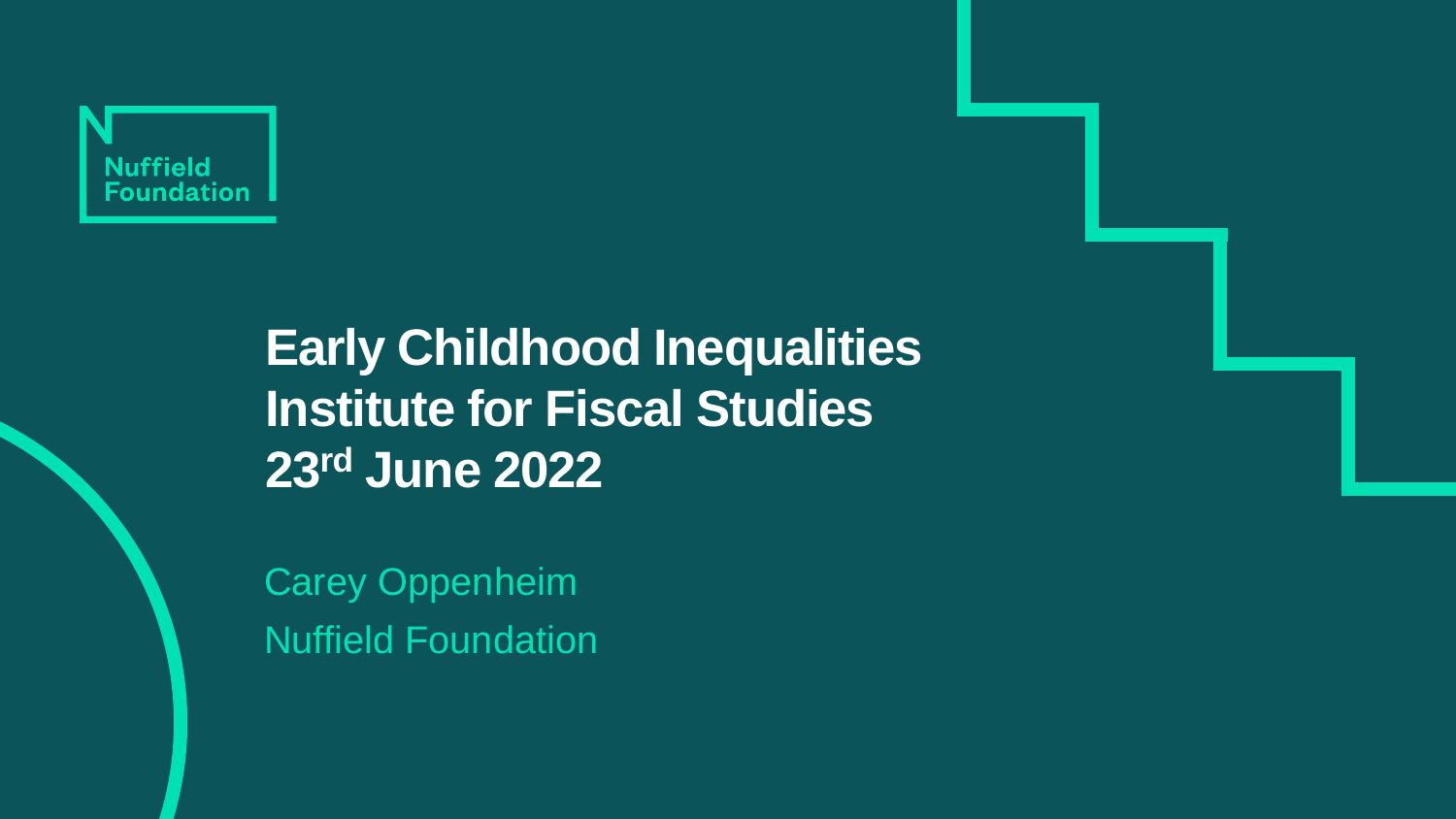## **The Changing Face of Early Childhood**

- Exploring the striking changes in young children's lives and their implications for policy and research.
- **Goals**:
	- o Distil research across 90+ Nuffield Foundation funded studies and others
	- o Cross-cutting and holistic approach
	- o Engagement
	- Make recommendations
	- o Inform debate
	- o Refresh our thinking and options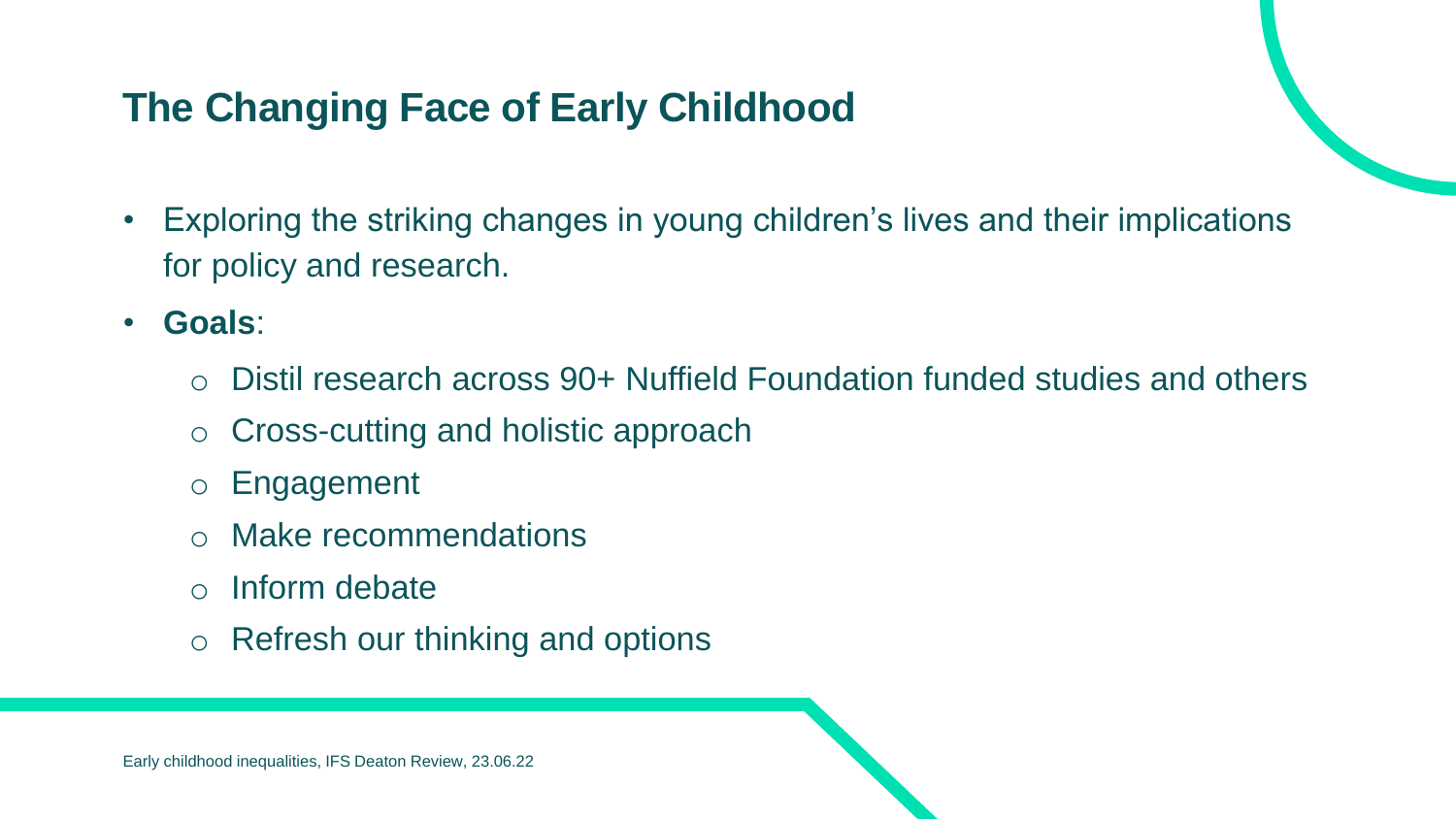# **The Changing Face of Early Childhood**

#### **Six evidence reviews:**

- Changing families
- Children at risk
- Poverty
- Education and care
- Health
- Parenting

| a.        |
|-----------|
| oundation |

1 How are the lives of families with young children changing? The changing face of early childhood in the UK



**Nuffield** 

in the UK

4 The role of early

The changing face

of early childhood

childhood education and

care in shaping life chances



2 Protecting young children at risk of abuse and neglect The changing face of early childhood in the UK







Richard Batcheler<br>Of Disgolitar<br>prayer<br>Of Palstaw Unit<br>Beckeredistr<br>Beckeredistr



**Nuffield**<br>Foundation

<sup>3</sup> Changing patterns of poverty in early childhood The changing face of early childhood in the UK





**6 Time for parents** The changing face of early childhood in the UK

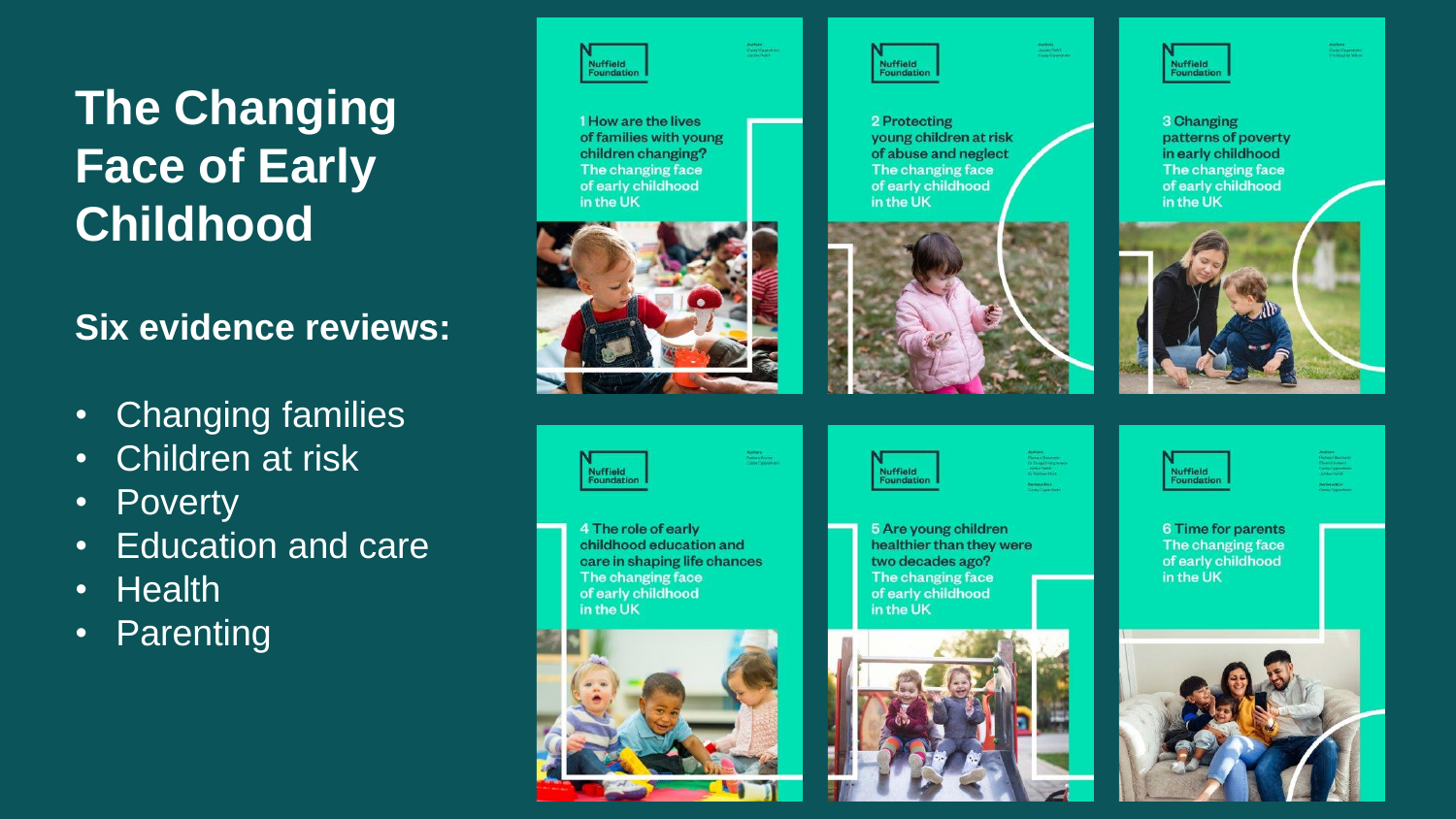### **Striking changes in the lives of young children and their families over the last two decades**

- Changing family forms and parenting experience
- Combining work and care has become the norm for mothers with young children
- Formal education and childcare a near universal experience
- Rising poverty, inequalities and vulnerability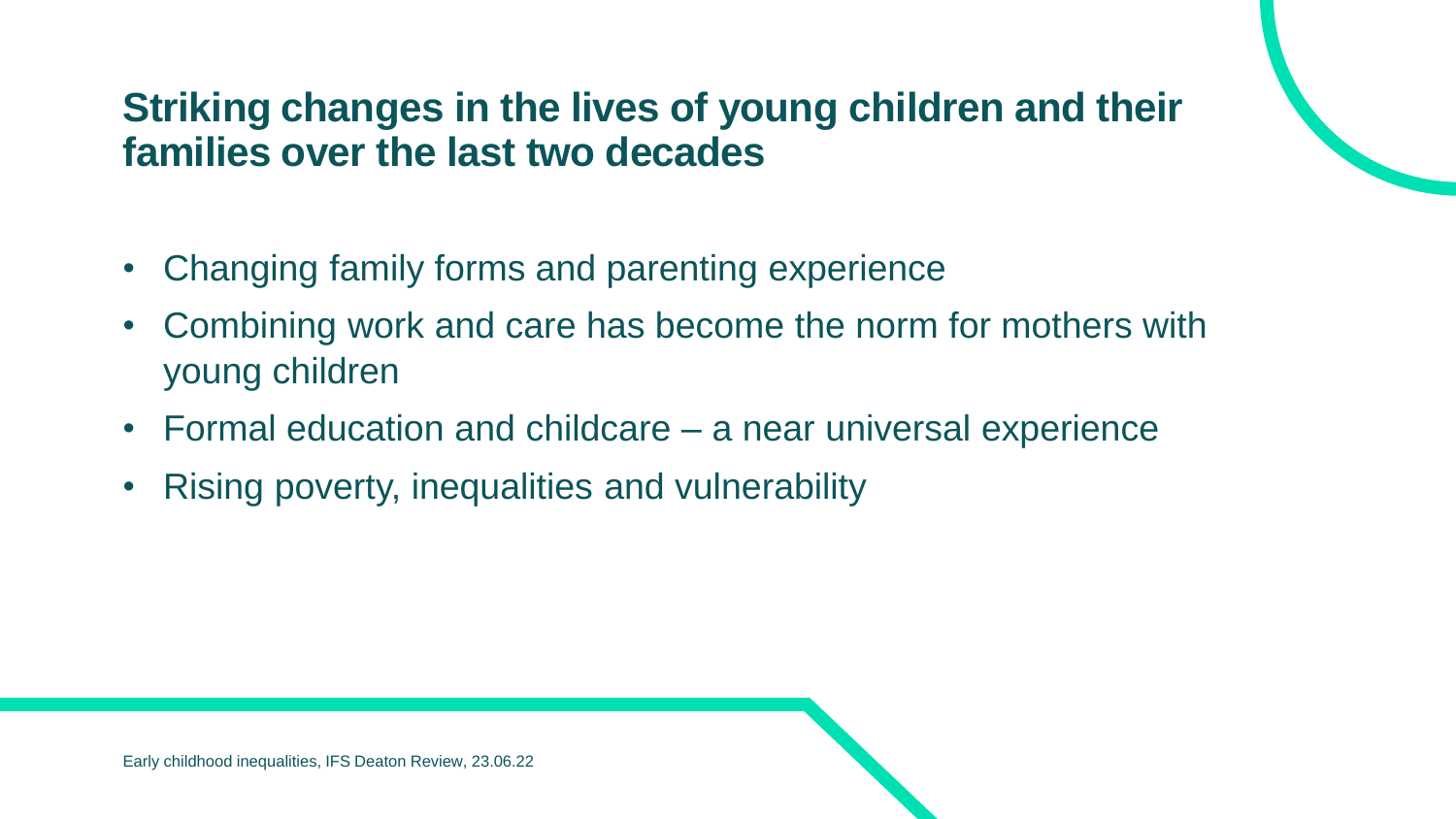**Changing family forms: increased cohabitation, blended families, same sex relationships**

#### **Percentage of live births by registration type 1986-2019.**  *Source: Kiernan et al. 2022*

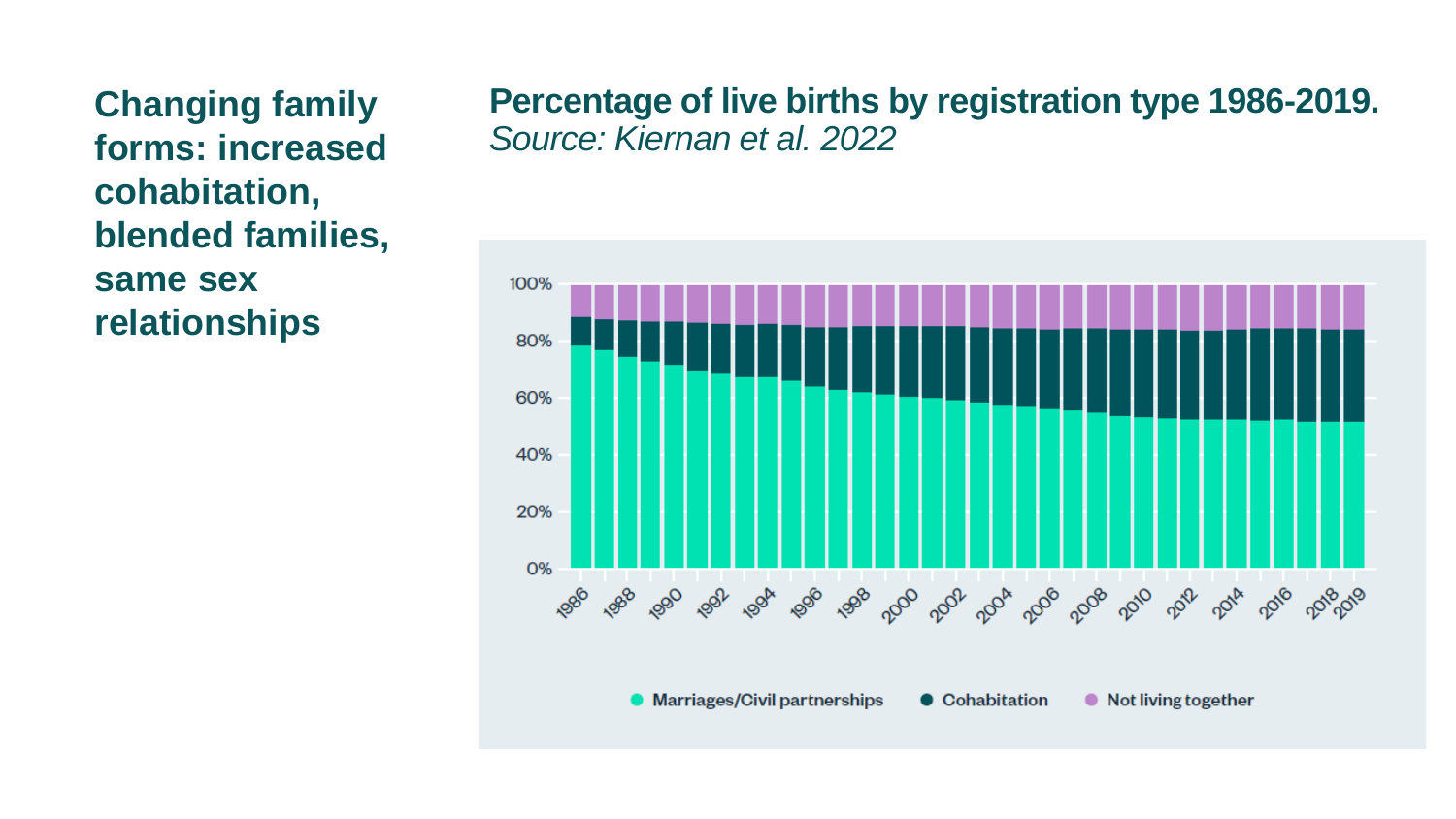**Rising employment rate for mothers of children under 4 in England, 1996-2018.** 

*Source: ONS (2019). Adapted from Conboye and Romei (2018).*

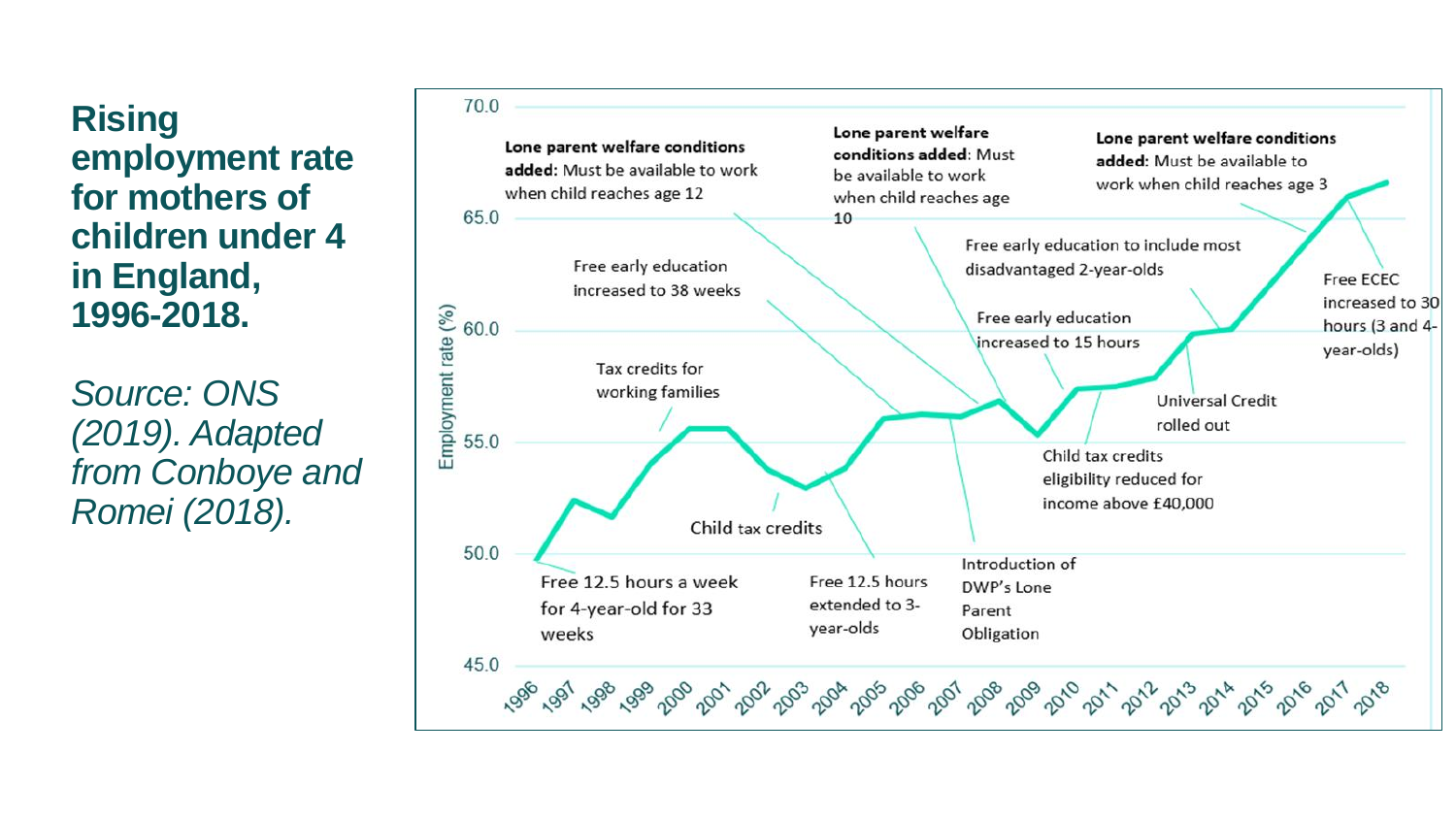**Growing proportion of eligible children taking up early years entitlement pre-Covid 2000-2021.** 

*Source: West and Noden (2016); DfE (2021).* 

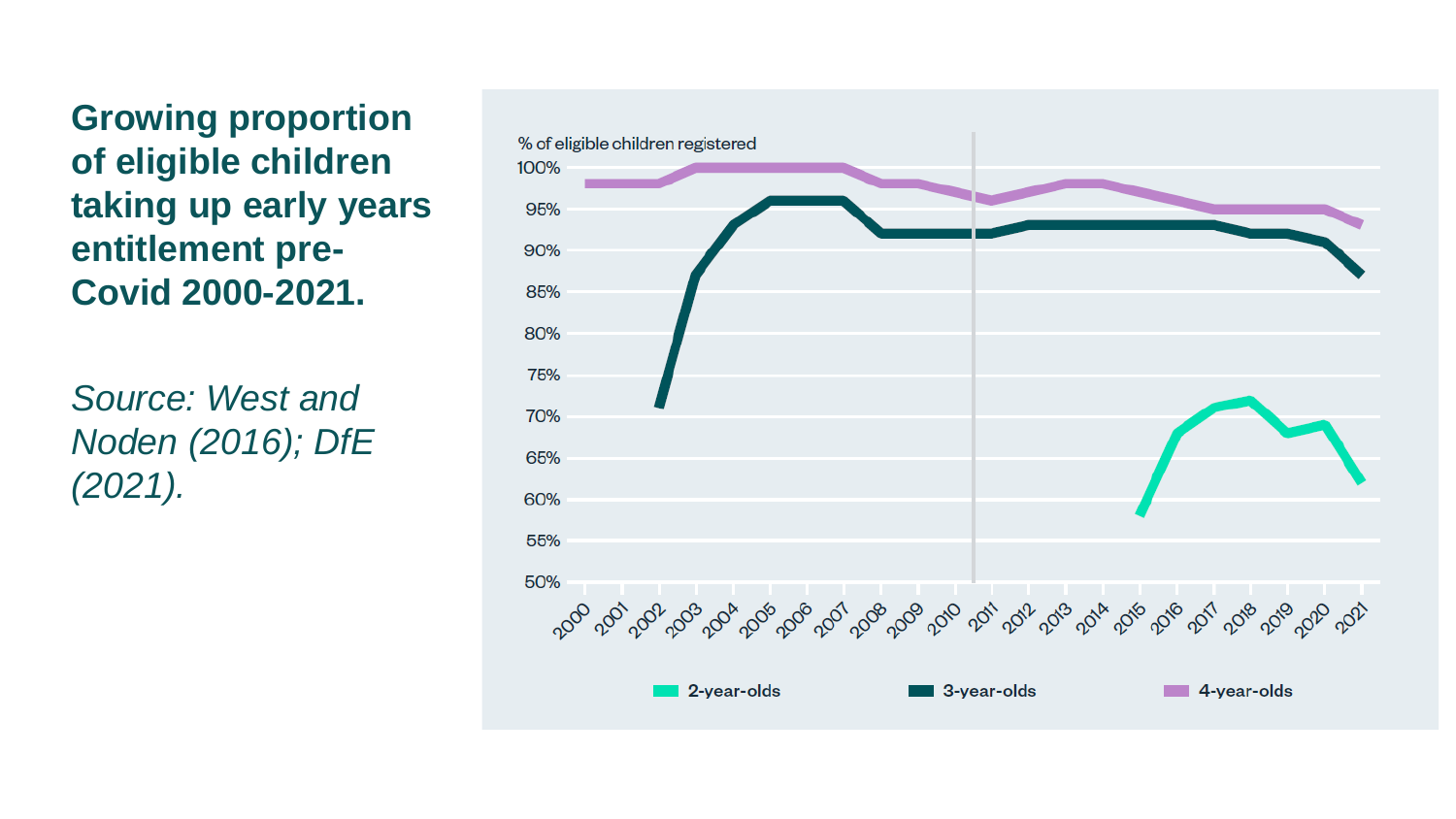#### **Higher rates of poverty for families with a young child**

In 2019/20, the proportion of children in poverty in families with youngest child under five stood at 36% - compared to 30% in 2013/14.

*(Stewart & Reader 2021)*

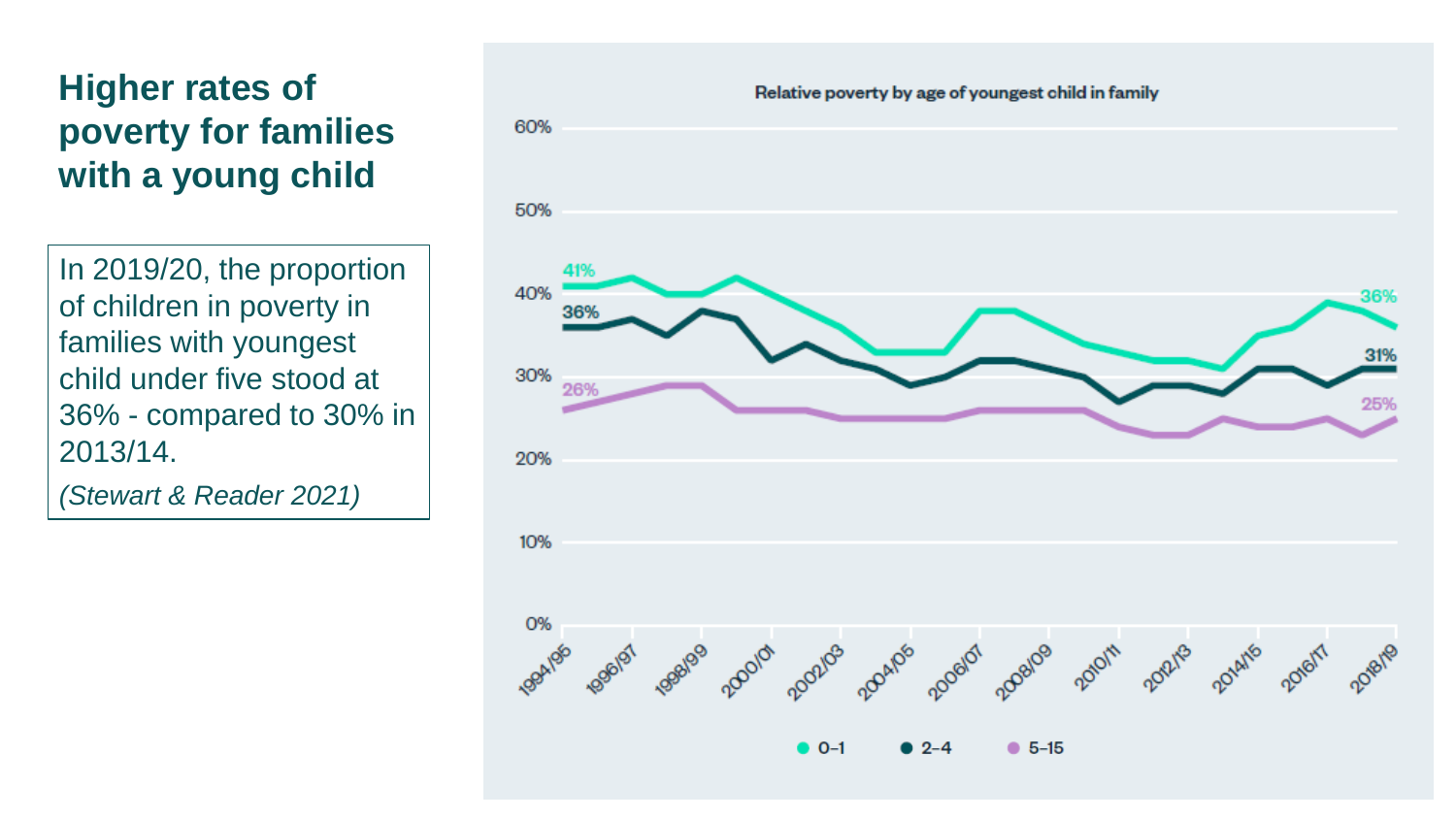## **Policy opportunities and challenges**

#### **Opportunities**

- Best Start for Life
- Family Hubs
- Parenting programmes & Home Learning environment
- Independent Review of Children's Social Care
- Civic, voluntary, parent initiatives

#### **Challenges**

- Gap between the inter-related nature of early childhood development & how services, data, departments connect
- 0-3 service/support gap
- Take up & quality of early years & childcare for disadvantaged
- Home-based programmes
- Balance between national and locally driven responses